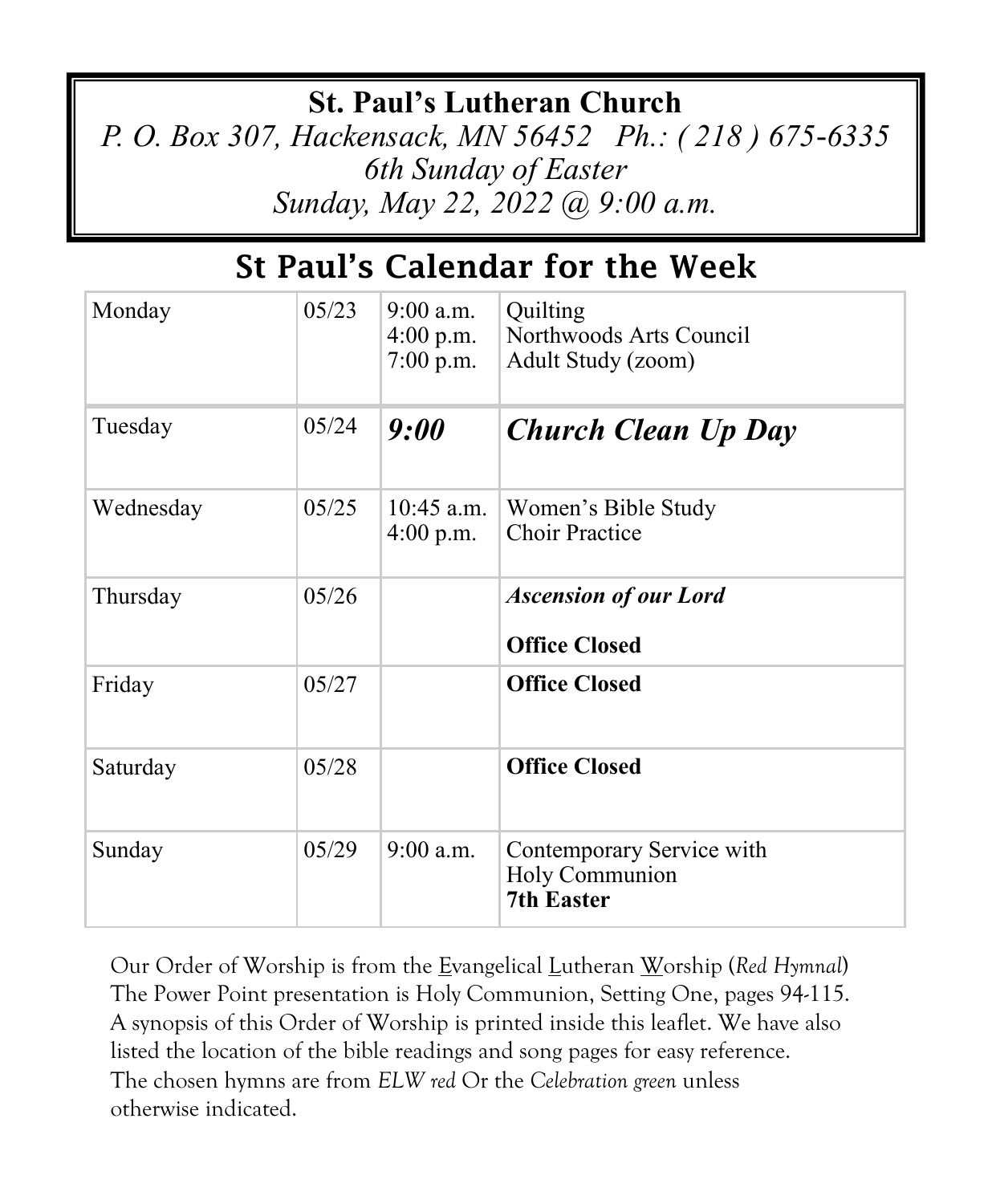# The Order of Worship

| <b>Announcements/ Call to Worship</b>          | <b>Choir</b>                |                      |
|------------------------------------------------|-----------------------------|----------------------|
| <b>Confession and Forgiveness</b>              |                             |                      |
| <b>Opening Hymn</b>                            | "Day by Day"                | #790                 |
|                                                |                             | ELW (Red Hymnal)     |
| <b>Kyrie</b>                                   |                             | p. 98                |
| <b>Canticle of Praise</b>                      | "This is the Feast"         | p. 101               |
| <b>Prayer of the Day</b>                       |                             |                      |
| <b>Choir</b>                                   | Word                        |                      |
| <b>First Reading</b>                           |                             | Acts 16:9-15         |
| <b>Psalmody</b>                                |                             | Psalm 67             |
| <b>Second Reading</b>                          |                             | Rev 21:10,22-22:5    |
| <b>Gospel Acclamation</b>                      |                             | p. 102               |
| Gospel                                         |                             | John 14:23-29        |
| <b>Sermon</b>                                  |                             | Pastor Leif Espeland |
| <b>Hymn of the Day</b>                         | "How Firm a Foundation"     | #796                 |
|                                                |                             | ELW (Red Hymnal)     |
| <b>Apostles' Creed/Prayers of Intercession</b> |                             |                      |
| The Sharing of the Peace                       |                             |                      |
|                                                | Meal                        |                      |
| <b>Offering</b>                                |                             |                      |
| <b>Great Thanksgiving</b>                      |                             | p. 107-108           |
| The Lord's Prayer                              |                             | p. 112               |
| Communion                                      | "Lamb of God"               | p. 112               |
| <b>Communion Song</b>                          | "O Jesus, I Have Promised"  | #810                 |
| <b>Communion Prayer</b>                        |                             |                      |
|                                                | Sending                     |                      |
| <b>Benediction</b>                             |                             |                      |
| <b>Sending Song</b>                            | "This Is My Father's World" | #824                 |
| <b>Dismissal</b>                               |                             | p. 115               |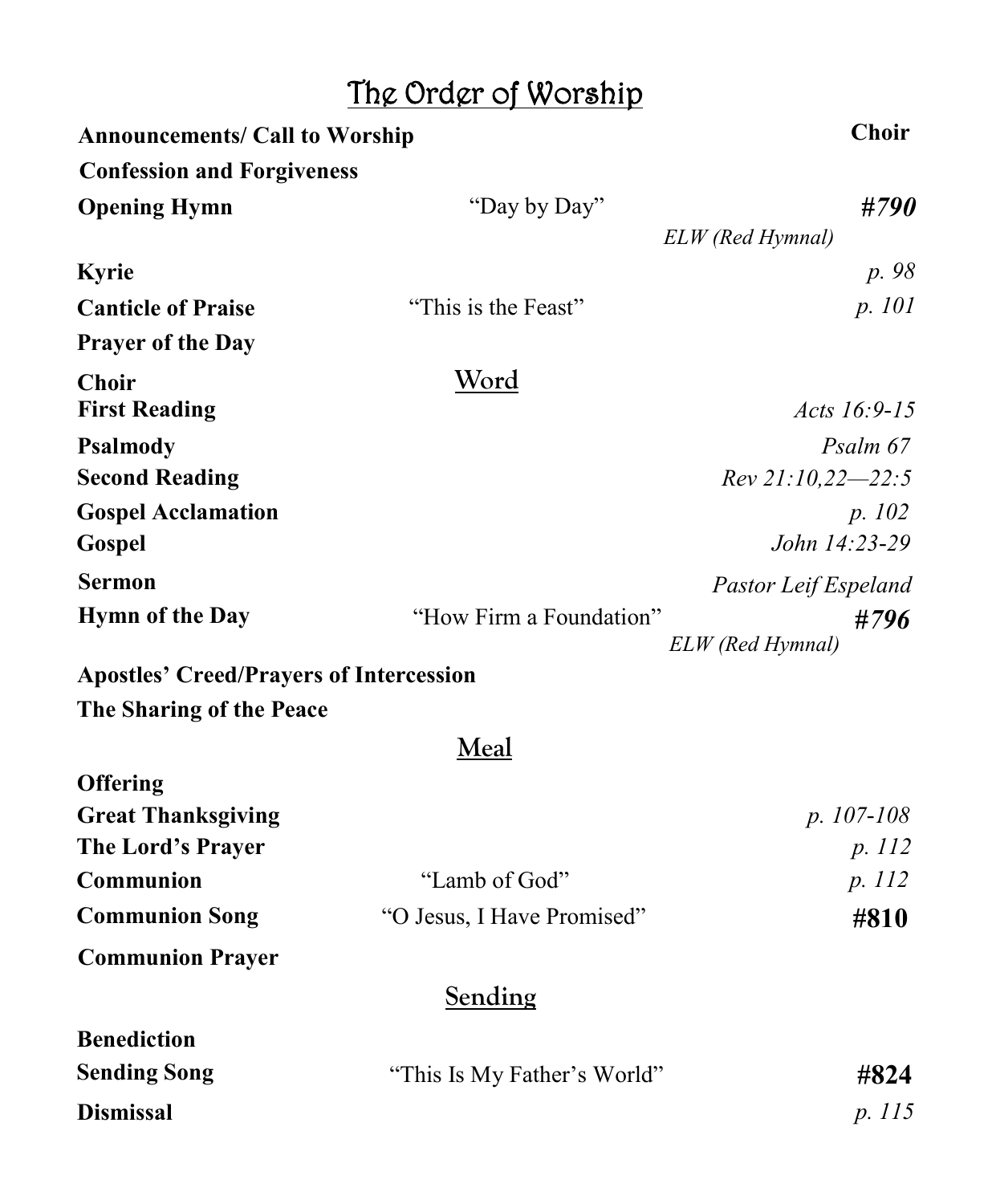#### *BUTTER BRAID FUNDRAISER*

Apple, Bavarian Crème, Blueberry Cream Cheese, Raspberry, Strawberry Cream Cheese and Caramel Rolls

These pastries are so easy to enjoy. Simply thaw them on your counter overnight, then bake for 30 minutes in the morning. It can't be easier, or more delicious! They are only \$13 per package. Please write a check or have correct change. They also make very nice gifts!



### **Puzzles!**

We have a puzzle swap area on the shelves in the entry. Donate, borrow, exchange.

Enjoy!



Phonebooks and Supplement are Available

You can pick them up in the Narthex every Sunday. If You wish to have more then one copy of the Phonebook. Please take a black and white copy for your second.

#### **Exercise Class @ Union Church Wednesdays**

10:00 –10:30 a.m. Low impact 10:30 –11:00 a.m. Cardio

For Info Contact Heidi 218 831-3927